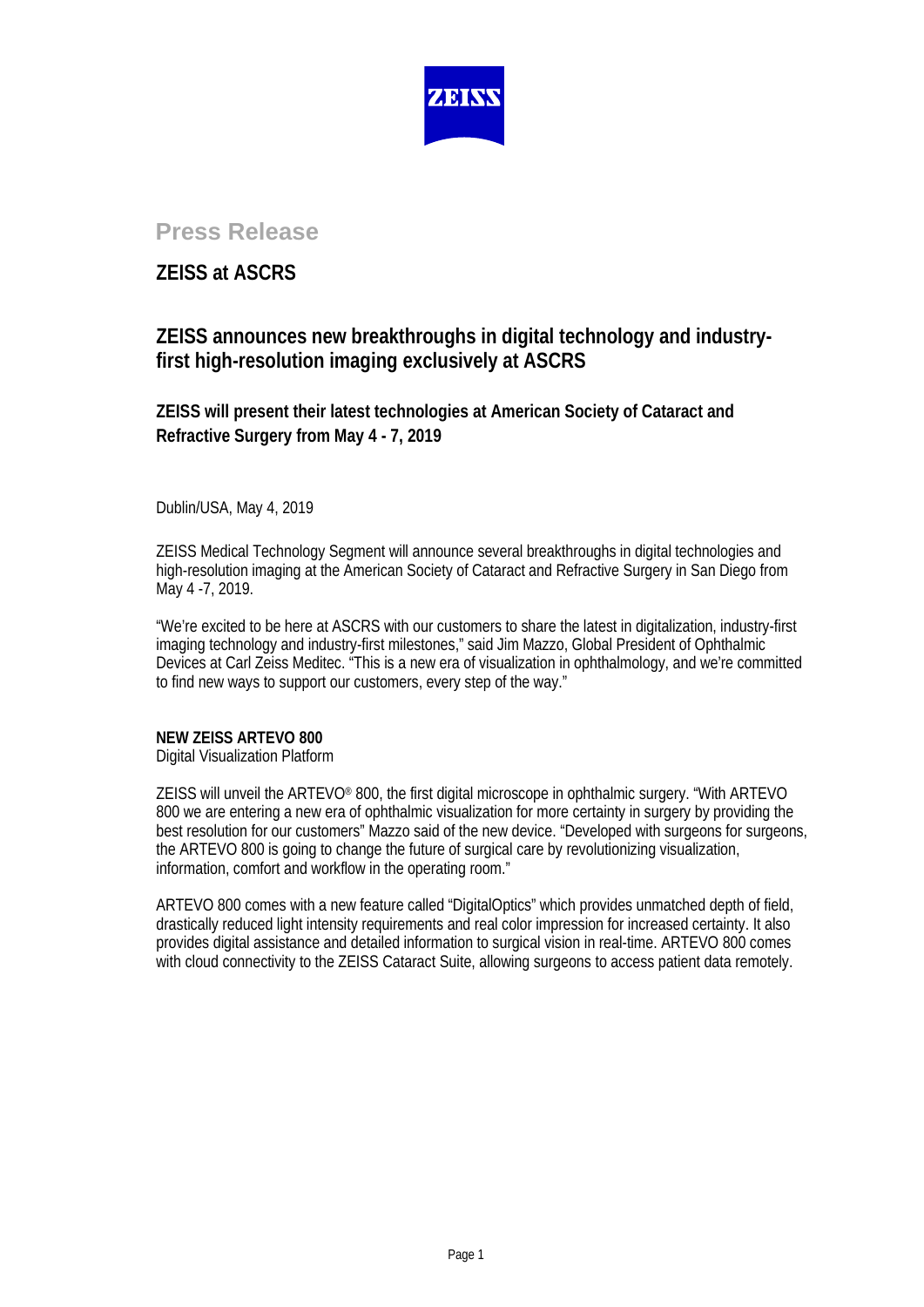

### **ZEISS CLARUS 700**

High-resolution, Ultra-widefield Imaging with Angiography

CLARUSTM 700 is the first device that combines ultra-widefield UWF imaging, excellent image quality, and a full range of fundus imaging modalities, including fundus angiography. This breakthrough industry-first high-resolution ultra-widefield (UWF) camera with Angiography with true color closely approximating the natural coloration of the retina, as viewed through direct observation.

Using a fast and easy workflow with a simple interface and time-saving data, the CLARUS 700 provides a comprehensive fundus exam, diagnoses, treatment planning, and disease management. It provides the ability to quantify disease progression and respond with a measured therapeutic action in high resolution ultra-widefield images. With its new features, retina specialists can visualize changes with high-resolution details from the posterior pole to the periphery.

With the CLARUS 700, specialists can manage all fundus imaging modalities in one session from one device all without having to reposition the patient, thus providing patients a comfortable exam experience.

### **ZEISS SMILE**

Over 2 Million SMILE® Treatments Worldwide

ZEISS announced the completion of 2 million Small Incision Lenticule Extraction (SMILE®) treatments to date. The minimally-invasive corneal refractive procedure is performed by using the VisuMax® femtosecond laser by creating a thin disc-shaped lenticule within the cornea which is then removed through a small incision, thereby achieving the desired vision correction. SMILE® requires only one laser to perform the entire solution leaving the outer corneal layer largely intact, thus potentially contributing to the cornea's biomechanical and refractive stability after surgery.

"We are delighted that doctors worldwide have put their trust in SMILE® using the minimally invasive laser correction procedure on their patients over 2 million times," said Dr. Ludwin Monz, President, and CEO of Carl Zeiss Meditec. "ZEISS offers one of the most comprehensive Laser Vision Correction portfolios and we continue to create better vision standards for everyone and enable doctors to provide the right solution in refractive surgery to eligible patients."

Currently, over 1000 VisuMax devices have been distributed as SMILE® is being used by more than 1800 surgeons worldwide across over 70 countries. In addition to completing over 400 SMILE<sup>®</sup> peer-reviewed articles, the company also shared that it has begun a SMILE® clinical trial in hyperopic patients outside the USA.

ZEISS will showcase the ARTEVO 800, CLARUS 700, VisuMax and other flagship products in Booth #2621 at the [ASCRS](https://www.zeiss.com/meditec/us/media-and-news/events/ascrs-2019.html) from May 4 - 7, 2019.

For more information, visi[t www.zeiss.com/meditec/](https://www.zeiss.com/meditec/us/media-and-news/events/ascrs-2019.html)

###

Not all products, services or offers are approved or offered in every market and approved labeling and instructions may vary from one country to another. For country specific product information, see the appropriate country website. Product specifications are subject to change in design and scope of delivery as a result of ongoing technical development.